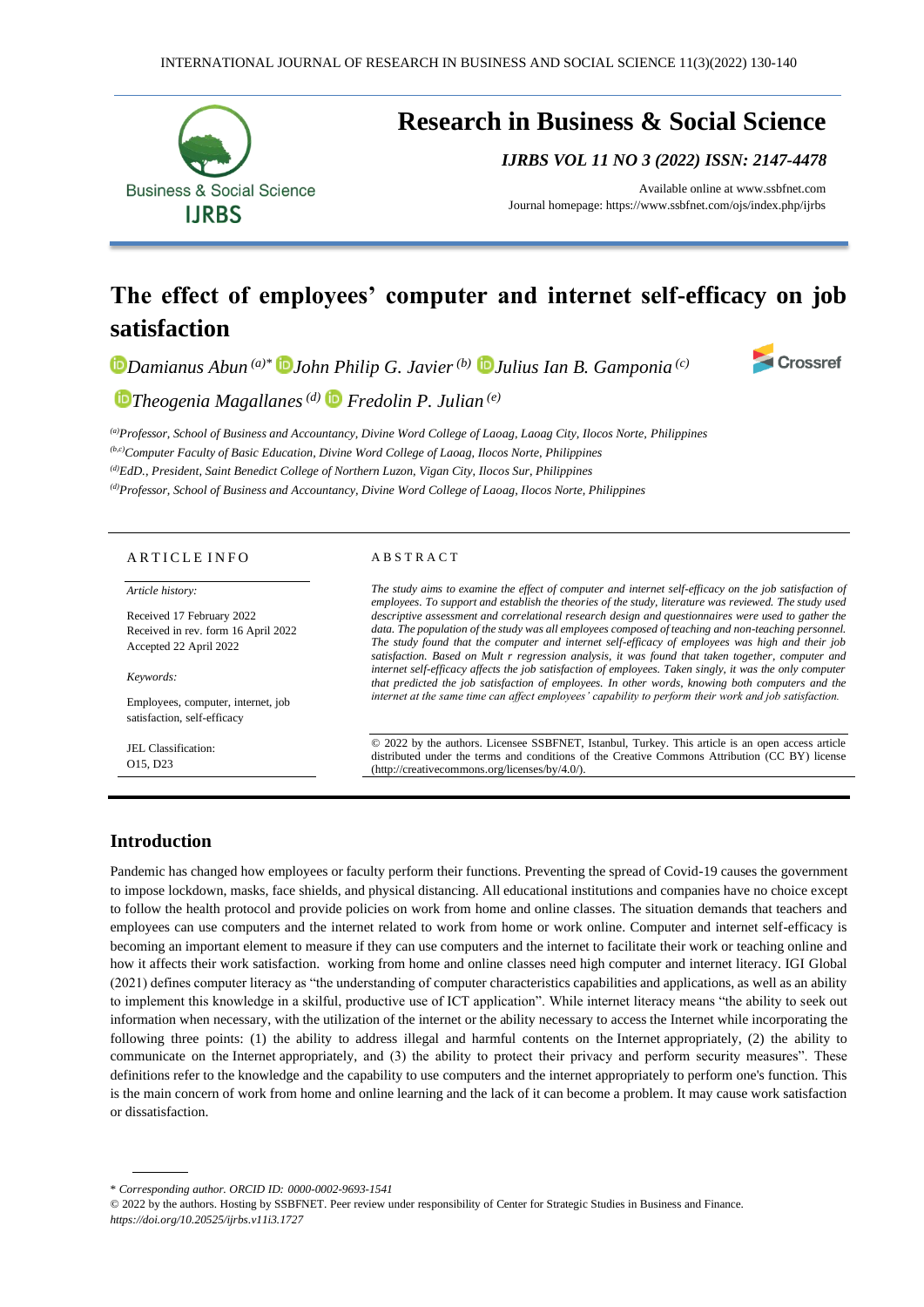Divine Word College of Laoag is one of the many institutions in the country that continues to operate during the pandemic season. Operating during the pandemic means showing the capability to use computers and the internet as a means to perform their functions. Working from home, be it employees or faculty demands the knowledge and skills to use the computer and internet. Based on the observation, not many are happy about working online or teaching online because of computer and internet issues. The young generations or generation Z are ready to take the challenge, while the baby boomers are not so happy about it. It causes anxiety and even resignation. However, many of them too take the challenge and join the young ones to work online or teach online. Thus, working from home or online teaching can cause a problem for some employees and this is the main concern of the study. An old study by Hudiburg (1990) found a correlation between computer literacy and somatic complaints. Smith, et.al. (1999) also pointed out similar findings related to the effect of computer literacy on human well – being such as physiological, somatic, and psychological well-being. A study also pointed out the effect of related computer stress. Towell and Lauer (2001) found that not all have the same effect on related computer stress because it also depends on the personality.

Bandura (1977) suggested that self-efficacy scales must be tailored to a specific domain, however, there have been few studies that have pursued specific domains, particularly computer and internet self-efficacy. Related to such recommendations Compeau & Higgins, (1995), and Eastin & LaRose, (2000) have developed scales measuring computer and internet self-efficacy. Thus, this study, aided by their computer and internet self-efficacy scales, aims to find out the computer and internet self-efficacy of the employees and its effect on their job or work satisfaction. This is to determine problems they encounter and the management can introduce interventions to help the employees or faculty to improve their computer and internet efficacy. This is an important task to be given more serious attention by the management because it can affect well-being and consequently their job performance and the satisfaction of the clients or students and parents.

The study is divided into several parts. The first part is the introduction which describes the background of the study and the purpose of the study. The second part is a literature review that investigates existing literature on the current topic that provides the theoretical foundation of the study. The third part is the research methodology that explains the process of the study which includes the research design, population, locale, research instruments, data gathering procedures, and statistical treatment. The fourth part is the data presentation and analysis which presents the data that is gathered through research questionnaires and then the analysis. The fifth part is the result and discussion and conclusion which further discusses the result of the study and conclusion.

### **Literature Review**

The objective of the literature review is to depend on the understanding of the current topic based on the existing literature that discusses the topic. This is also to help the researcher establish the theories of the current study for the investigation. Therefore, the literature review is presented thematically according to the topic of the study.

### *Computer Self-Efficacy and its Effect*

During the pandemic because of covid-19, all work is done online. There is no choice except to use a personal computer or laptop. However, not all have the capacity or enough knowledge related to computer technology. Such a situation can affect their computer self-efficacy. What is computer self-efficacy? Understanding the concept of self-efficacy is important to understanding the concept of computer self-efficacy. Self-efficacy is part of social cognitive theory and it emphasizes that self-perception about his/her capability is important to motivate the person to successfully perform his/her task. The theory suggests that successful performance is not only supported by knowledge and skills alone but is also supported by self-efficacy which is the belief in his/her capacity to attain the outcomes (Gallagher, 2012). The term "self-efficacy" was coined by Bandura (1977). He defined self-efficacy as "a person's particular set of beliefs that determine how well one can execute a plan of action in prospective situations". It is one's belief in his/her capacity to perform a task under a certain situation. Having high self-efficacy helps someone to rise against any challenges and accomplish the goal. This makes a difference among individuals why one succeeds in a crisis and why others don't. According to Bandura (1997) belief in one's capacity to execute a task is important to sustain the determination to achieve the goal.

After Bandura popularized the self-efficacy theory, the subject has become a hot topic for many researchers from different fields which is not only in psychology but even in education, health, sports, and management. Take some examples, Siddiqui (2015) measure the correlation between self-efficacy and psychological well-being of students and the study found that there is a significant correlation between self-efficacy and psychological well-being. Hayat, et.al. (2020) investigated the impact of academic self-efficacy and academic performance among medical students. They found that self-efficacy has an impact on academic performance among medical students. In terms of self-efficacy and health conditions, the study by Peters, et.al (2019) pointed out that self-efficacy affects health-related quality of life. Concerning self-efficacy and sports, the study of Sivrikaya (2018) concluded that self-efficacy affects the performance of sports skills of football players. The same is true with the management. Robertson and Sadri (2005) studied the effect of managerial self-efficacy and managerial performance and their study found that managerial self-efficacy significantly affects the managerial performance of managers. These studies proved that self-efficacy is playing a key important role in whatever activities or tasks that we are undertaking. Believing in our capacity to perform certain task affect our behaviour in performing the task and determination to achieve the goal. This makes a difference between the one who does not have self-belief and the one who has selfbelief.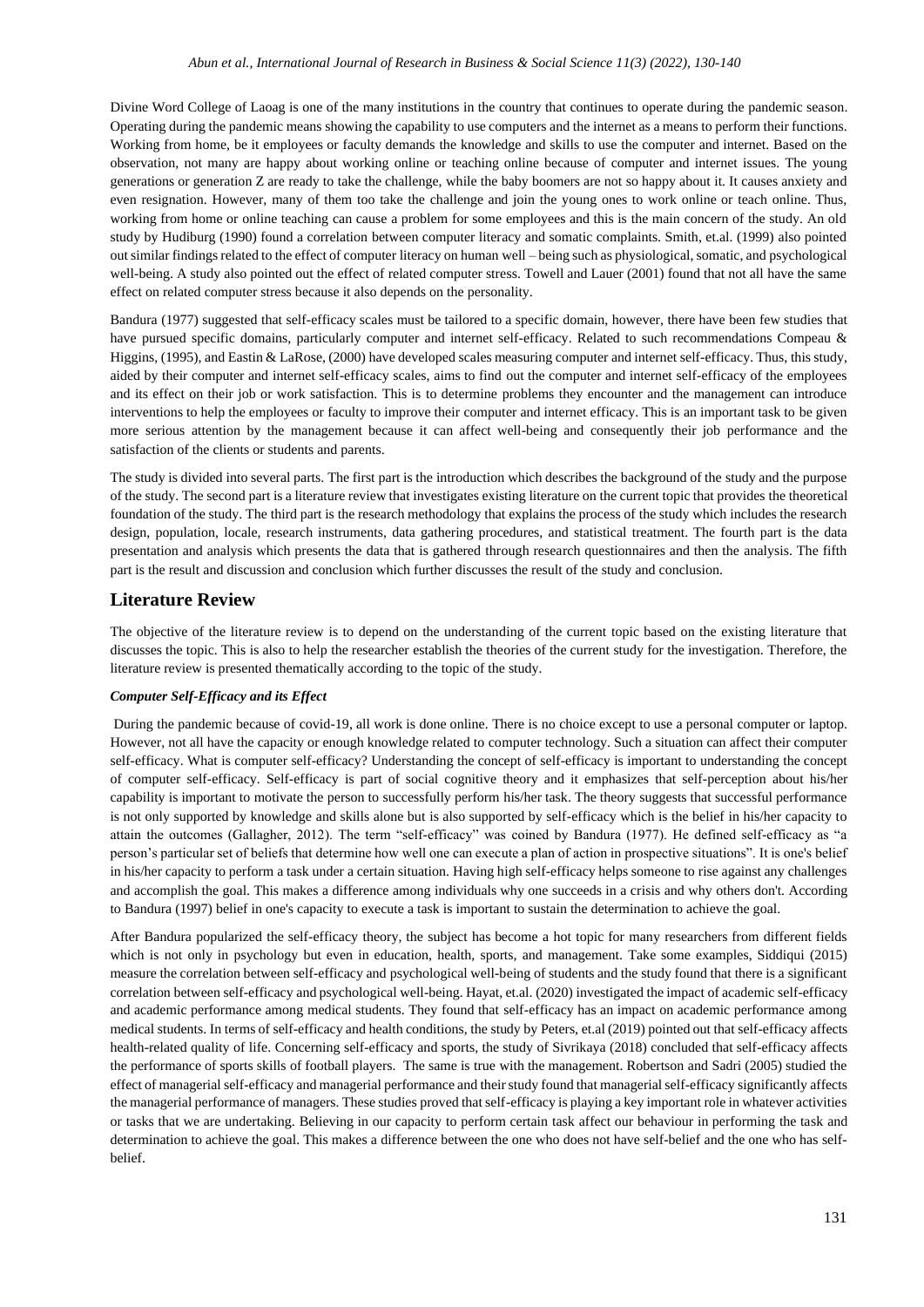### *Abun et al., International Journal of Research in Business & Social Science 11(3) (2022), 130-140*

Since self-efficacy affects all things that we do, then it is the same true with computer self-efficacy. The concept of self-efficacy of Bandura (1977) is relevant when working with technology. As he pointed out that one must be convinced of his/her capacity to achieve a result. In the context of the current study, employees or teachers must believe in themselves that they can use the technology or computer or he/they must have computer self-efficacy. Concerning computer self-efficacy, based on the literature review, different researchers define computer self-efficacy differently. For example, in line with the concept of self-efficacy of Bandura (1977), Compeau & Higgins (1995, p. 192) define computer self-efficacy as "a judgment of one's capability to use a computer". This definition refers to self-belief in one's capacity to use a computer in the future and not in what he had done in the past and it refers to general skills to use a computer for a different task. McDonald and Siegall (1992) defined computer self-efficacy as "the belief in one's ability to successfully perform a technologically sophisticated new task" (p. 467). Both definitions refer to computer selfefficacy as general computer self-efficacy which is less specific because it includes many different computer application domains. To make it specific, therefore Marakas, et.al (1998) proposed two models of computer self-efficacy which include task-specific and application-specific and he argued that task-specific is more aligned with the theory of Bandura (1977). Concerning computer selfefficacy related to task-specific, Compeau and Higgins (1995) investigated computer use in the workplace using software packages to complete a specific task. Along with the same interest, Murphy, Coover, and Owen (1989) conducted a study to measure application-specific computer self-efficacy. For Marakas, et.al (1998) measuring computer self-efficacy must include two dimensions which are general computer self-efficacy and task-specific computer self-efficacy. This is important because different jobs may not require general computer self-efficacy but it requires computer self-efficacy related to a specific task.

There have been studies concerning the effect of computer self-efficacy and work and academic performance, job satisfaction, and academic engagement. For example, Alkatag (2015) conducted a study on the effect of computer self-efficacy on the performance and personal outcomes of Turkish Physical education teachers. His study found that there is a positive correlation between computer self-efficacy and performance and personal outcomes. The study also emphasized that the higher computer self-efficacy is, the anxiety level decreases (Downey & Kher, 2015). A similar outcome was also found in the study by Chen (2017) concerning the effect of computer self-efficacy on learning performance and learning engagement. The result indicated that computer self-efficacy affects learning performance and learning engagement. A consistent finding was also presented in the study of Karsten and Roth concerning the effect of students' computer self-efficacy on student computer competency. The study found that students' perception of their ability to use a computer affects significantly their ability to use a computer. In terms of its effect on job satisfaction, Henry and Stone (1995) pointed out that computer self-efficacy affects outcome expectancy which affects job satisfaction. Concerning the effect of computer self-efficacy on academic engagement, the study by Wolverton, et.al (2020) found that computer self-efficacy is a key predictor of student engagement and group satisfaction.

Those findings suggest that computer self-efficacy is an important key predictor of work performance which leads to job satisfaction. The higher the computer self-efficacy is, the more anxiety decreases (Downey & Kher, 2015). Thus, the management must consider computer self-efficacy as one of the management concerns to be given serious attention to improving employees' performance and job satisfaction.

### *Internet Self-efficacy and Its Effect*

Pandemic poses many challenges for many people because many people have to step into unfamiliar territory if they want to survive. Covid-19 caused many people to work from home because of health protocols and teachers have to teach their students online. The only means to continue the work is the internet. Working from home or distance teaching is assumed that everyone knows the computer and the internet. However, knowledge about internet use is not the same for everyone and such a situation causes the digital divide (Eastin & LaRose, 2000). Some have advanced knowledge and others have little knowledge about internet technology. Those who are still new to using the internet have to face uncomfortable feelings which may lead them to stress. This situation has to be faced and one has to force himself/herself to learn to use the internet. To succeed in this pandemic season and to be able to work or teach online, one must have the self-confidence to organize or execute the course of internet action to achieve his/her objective. This situation challenges the capability of everyone to use the internet and thus the issue of internet self-efficacy is becoming a topic of interest for many scholars to investigate. However, the definitions of internet self-efficacy vary from one expert to another. For example, Tsai and Tsai (2003) defined internet self-efficacy as "people's perceptions about their abilities to use the Internet". Tsai (2004) defined it as the "degree of one's perceptions about his or her abilities to use the Internet". Liang and Tsai (2008), Tsai, Chuang, Liang, and Tsai (2011) define internet self-efficacy as one's "confidence of his/her skills or knowledge of operating general internet instructions or applications on the internet-based learning". Eastin and LaRose (2000) define internet self-efficacy as "the belief in one's capabilities to organize and execute courses of Internet actions required to produce given attainments". Joyce (2013) defines internet self-efficacy as "a person's belief in their capabilities to achieve specific goals with the Internet". While IGI Global (2021) defines internet self-efficacy as "confidence or one's belief about his/her capability to use the internet" or "one's judgment about his/her capability or level of confidence to use the internet for academic purpose". Though these definitions are presented by different authors they refer to one common agreement about internet self-efficacy which is about one's self-confidence in his/her capability to use the internet in the performance of his/her duty to achieve his/her goals.

Teachers' or employees' internet self-efficacy plays an important role in the current environment during the pandemic in which the employees or teachers are not facing the students in the classroom or employees are not coming to their office but they aiming it at home and submitting the report online. The success of work during this pandemic depends on their capability to use the internet. It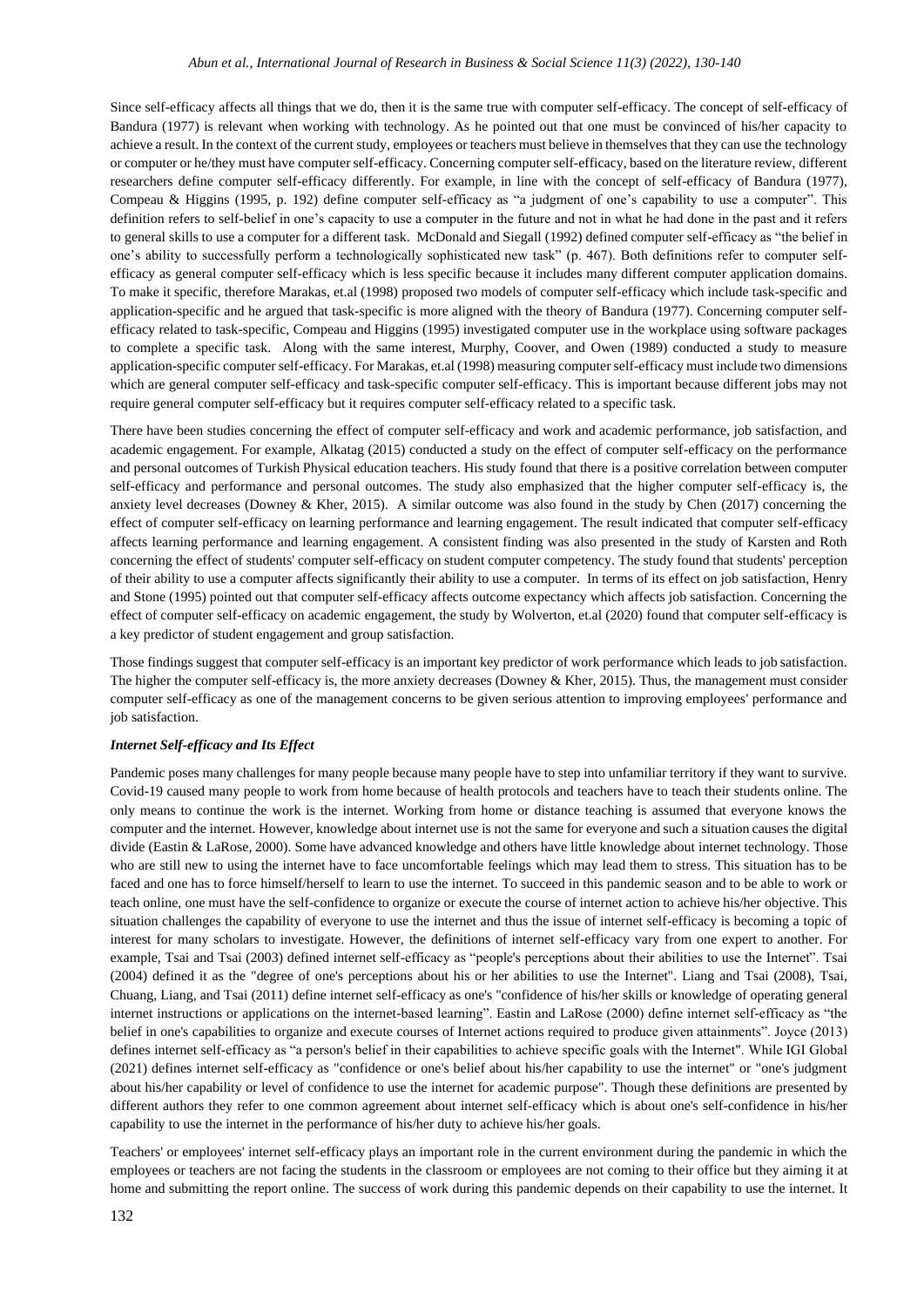is not surprising if such a work arrangement can cause some problems for some teachers or employees because of internet selfefficacy. There have been few studies conducted related to the current topics specifically on the relationship between internet selfefficacy and job satisfaction. There are few studies related to the effect of internet self-efficacy and internet stress. For example, Eastin and LaRose (2000) found no correlation between internet self-efficacy and internet stress and self-disparagement. According to Eastin and LaRose, self-disparaging people are depression-prone because of their failures and deficiencies which are often blamed on external factors. Further, it points out that there is no correlation between internet self-efficacy and loneliness and perceive social support. Bu[t Compeau & Higgins \(1995\)](javascript:;) as cited by Eastin and LaRose (2000) pointed out that internet self-efficacy is positively related to positive outcome expectations and not depression.

Concerning the internet self-efficacy of the students and its effect on anxiety and performance, Lian and Tsai (2008) found that students with high general internet self-efficacy prefer an internet learning environment compared to students who have low internet self-efficacy, and it is not related to internet anxiety. There are no studies yet concerning the direct relationship between internet selfefficacy and internet anxiety and therefore, there is a need to have more studies on the matter as recommended by Paul and Glassman (2017). Hsiao et.al (2017) found that internet anxiety is positively correlated to internet identification for those who have low internet self-efficacy. This study still points out, though it is not directly, that internet self-efficacy can affect internet anxiety. Thus, Hsiao et.al (2017) recommended to teachers identify students who have low internet self-efficacy and encouraged them to gain knowledge and training on the internet. In terms of its effect on academic performance, Kuo, et.al. (2020) found that the internet self-efficacy of students affects their academic performance.

In terms of teachers' internet self-efficacy and their capability to search online, Karaseva (2016) found that teachers who have high internet self-efficacy are not correlated with their actual search performance and it is not related to the search strategies that they applied. This result is contradicting the earlier finding of Hong (2006) who found a correlation between internet self-efficacy of teachers and search task specificity which refers to the capability of teachers to search only quality materials that are related to their tasks. They can locate sites where they can get the information. This is to take into account that some online search task is more difficult to complete successfully (Hong, 2006). Ingwersen, (1992) has pointed out that the search task is one of the most important elements in understanding electronic information seeking. In terms of their motivation toward web-based professional development, Kao, et.al (2011) found that teachers who have high internet self-efficacy tend to express higher motivation toward web-based professional development.

#### *Job Satisfaction*

Different time or context has brought their unique implication to the environment which affects the organizational environment. In early generations, economic depression influenced the social environment which affected job satisfaction and, in this generation, pandemic (Covid-19) affects the social and organizational environment which also brings the same consequences such as a bad organizational environment that affects job satisfaction. The pandemic causes changes in the method and strategy to perform a job. It is no longer business as usual. Ordinary classroom setup and office setup are no longer applicable. Such situations force people to learn technology, particularly computer and internet technology. Capability to use computer and internet is a must to be able to work from home. It is a reality that not all can use those technologies and thus, it is not surprising if some people have related health problems resulting from using those technologies. For example, Thomee, et.al (2012) studied computer use and stress, sleep disturbances and symptoms of depression and the study found that high and medium computer use was associated with sleep disturbance and not stress. The same result is with internet use[. Bessière,](https://www.ncbi.nlm.nih.gov/pubmed/?term=Bessi%26%23x000e8%3Bre%20K%5BAuthor%5D&cauthor=true&cauthor_uid=20228047) et.al (2010) a study on the effect of internet use on health and study found that internet use is associated with an increase in depression. Thus, these studies suggest that computer and internet use cause some problems for the employees and add to the problems when the employees have little knowledge or capability to use them. In short, job satisfaction can be affected.

Job satisfaction is a crucial element that contributes to a great extent to the performance of the organization. Satisfied employees will always perform better in attaining organizational objectives. Improving the job satisfaction of employees is always one of the main concerns of the management because failing to give it a priority will lead to a negative outcome. Thus, the management needs to study and identify factors that contribute to employees' job satisfaction. The studies on job satisfaction and the causes of job satisfaction started in the 1930s and these studies were motivated by the situation of that time particularly economic depression and how such an environment affected the morale of employees (Weiss & Merlo, 2015). Take for example such as Fisher and Hanna (1931) studied the effect of maladjustment on job satisfaction, Happock (1935) on the far-reaching consequences of depression on social implications including organizational job satisfaction, Kornhauser and Sharp (1932) studied the effect of job satisfaction and work performance. Other studies followed such as Brayfield and Crockett (1955,), Vroom (1964), Iaffaldano and Muchinsky (1985), conducted a study on the effect of job satisfaction and job performance, and their study resulted in the same conclusion. Recent studies on the effect of job satisfaction on employee and organizational performances such as [Dziuba,](https://www.researchgate.net/profile/Szymon-Dziuba-2?_sg%5B0%5D=MA3tfRgMKnL2BjiSjCJS6zUytQQrNrOpIawu79D1ztcPyFa2sptRliH1r-Wpf89Eg0Jr0S4.NyKxEnsQiZ3usz4PLxySLVDv9rKDmM3Tyn2dCR9FITw1RZK9WnnLakbRK5awPs3TqezaDLzo9fIED2HtR1JVZw.0EGyJfrSweIsoTXv9BcKJaek-cySpvhoadi-tvrAk_lA_3W3WIGdn3SCLco_B2nHuFQMQfXIiGFgJevN5N2zHg&_sg%5B1%5D=x8BQwpA8rCdCFZP2WAtwnbfnFoXefYSfjcKQDoKGpT3rYk9qD5Y0XSwLMwQiwAZbL7H5U4Y.jX3tWMYO08LXIRQKljxfbIkKAKeFOIpkCLx5Fa40tiLuP-fqY-C1Ajxnxf4XdEtBUd3Evf114yIMZoh_to9dVg) et.al (2019), Karunarathna (2019), Bakotic (2016)[, Bakan,](https://www.researchgate.net/scientific-contributions/Ismail-Bakan-2007369008?_sg%5B0%5D=cf6imL4l6JL3qZI8I4brTn1r0EzVGfZq_LGP4isLkkzO8Lfg4TiXg-C2bzsAhZ3yUcUBvlc.l8bwXWZRH3KmjDnZ4WV3HDlK-woILjeAQzRjRLaPxo2Y82dtI9ikNv5IbOAoXBsBtCsH-ukdf-BUroznf4QDtg.q0bGsXMbDchNNL0jmUfMo0_2irQQUxtcFs5NDpFuudKRJsFvHxNl56u1nRab1-WsejGtOxe9aEFjSnwItgK0zQ&_sg%5B1%5D=lCC8wFdy1MEYdYImVzfY9tKwlzJ7TZt5dGv6t1Cu3r-p86DVAJtzhU5-NTp4sAPpdKblgS4.auC5B0VEv_rXiiuliHcOf0gs5yfMmJmeuoVWNeP9OR2s3xV1HhmzacuGc-Z-mC2hOa82GoTHc2w0PCDMCGg3TA) et.al (2014), Katebi, et.al. (2021). Up to this generation and onward, the topic and research on job satisfaction continued to be carried out for the same reason which is to improve job satisfaction. It will be always relevant because the causes of job satisfaction are multifactor. Harrison, Newman, & Roth, (2006), Schmidt, (2007), and Zhang & Zheng, (2009) as cited by Chin and Rowley (2018) defined job satisfaction as "employee's pleasurable or positive emotional state resulting from one's job or job experience". It is a feeling of pleasure that one gets from one's job. The feeling of pleasure has to be maintained to prevent turnover.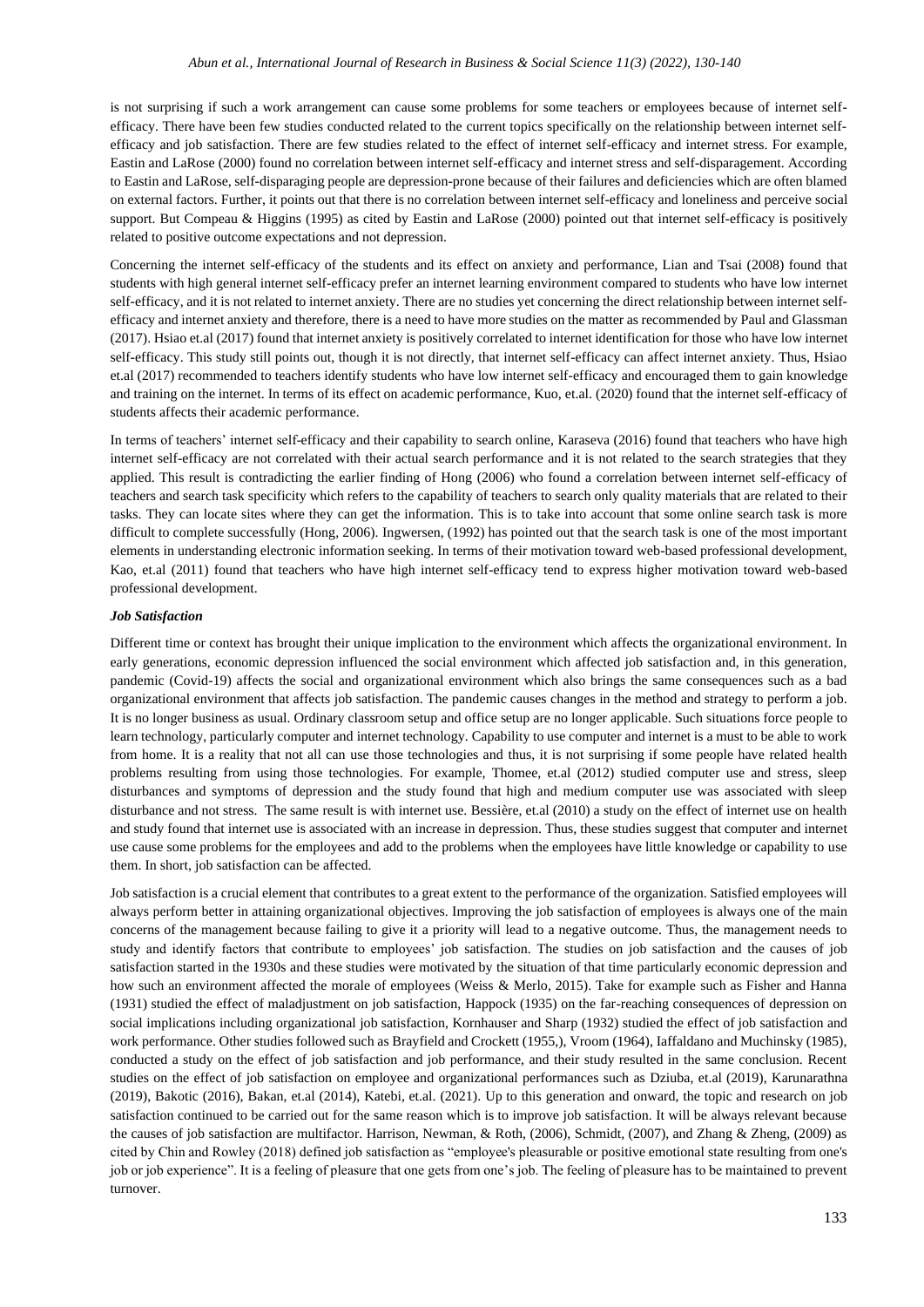### *Conceptual Framework*



Figure 1: The conceptual framework reflects the influence of computer self-efficacy and internet self-efficacy on job satisfaction; *Source:* John R. Otte (2019), Michael Glassman (2013), Blais, Lachance, Forget, Richer, & Dulude (1991).

### *Statement of the problems*

The study aims to analyze the correlation between computers, internet self-efficacy, and job satisfaction. It specifically seeks to answer the following questions:

- 1. What is the computer self-efficacy of the Divine Word College of Laoag employees?
- 2. What is the internet self-efficacy of employees of the Divine Word College of Laoag?
- 3. What is the job satisfaction of the employees of the Divine Word College of Laoag in terms of satisfaction with the work itself?
- 4. Is there a relationship between computer, internet self-efficacy, and job satisfaction?

### *Assumptions*

The study assumes that self-confidence in using a computer and the internet affects the work performance and job satisfaction of employees. It also assumes further that computer and internet self-efficacy affect job satisfaction and they can be measured.

### *Hypothesis*

Aktag (2015) conducted a study concerning the effect of computer self-efficacy on computer anxiety and performance and the study found that computer self-efficacy affects computer anxiety and performance. Eastin and LaRose (2000) also found a correlation between internet self-efficacy and outcome expectancies. Based on these results, the current study hypothesizes that computer and internet self-efficacy affects job satisfaction.

### *Scope and Delimitation of the Study*

The study is limited to the employees of the Divine Word College of Laoag, Ilocos Norte which is composed of teaching and nonteaching employees and delimits its discussion on the effect of computer and internet self-efficacy on job satisfaction as defined by this study.

# **Research and Methodology**

As a scientific investigation, it requires the following research methodology and design. The research design of the study is descriptive assessment and correlational research design. As pointed out by Ariola (2006) that a descriptive correlation study is intended to describe the relationship among variables without seeking to establish a causal connection. While descriptive research is simply to describe a population, a situation, or a phenomenon. It is also used to describe profiles, frequency distribution, describe characteristics of people, situations, or phenomena. In short, it answers the question of what, when, how, where, and not why question (McCombes, 2020).

### **The locale of the Study**

The locale of the study was Divine Word College of Laoag. This college is located in Laoag City, the capital of Ilocos Norte.

### **Population**

The respondents of the study are the teaching and non-teaching employees of the Divine Word College of Laoag. Since the number of teachers is limited, therefore, the total enumeration sampling was used and thus all faculty were taken as respondents to the study.

### **Data Gathering instruments**

The current study adopted the short-form questionnaires of Otte (2019), Glassman (2013), on computer and internet self-efficacy, and Blais, Lachance, Forget, Richer, & Dulude (1991) on job satisfaction, particularly on work itself.

### **Data Gathering Procedures**

To preserve the integrity of scientific research, the data were gathered after the approval of the President of the college. The researcher sent a letter to the president and after the letter was approved, the questionnaires were distributed by the researcher's representative. Then the researcher's representative from the institution collected the data and submitted it to the researcher for tabulation.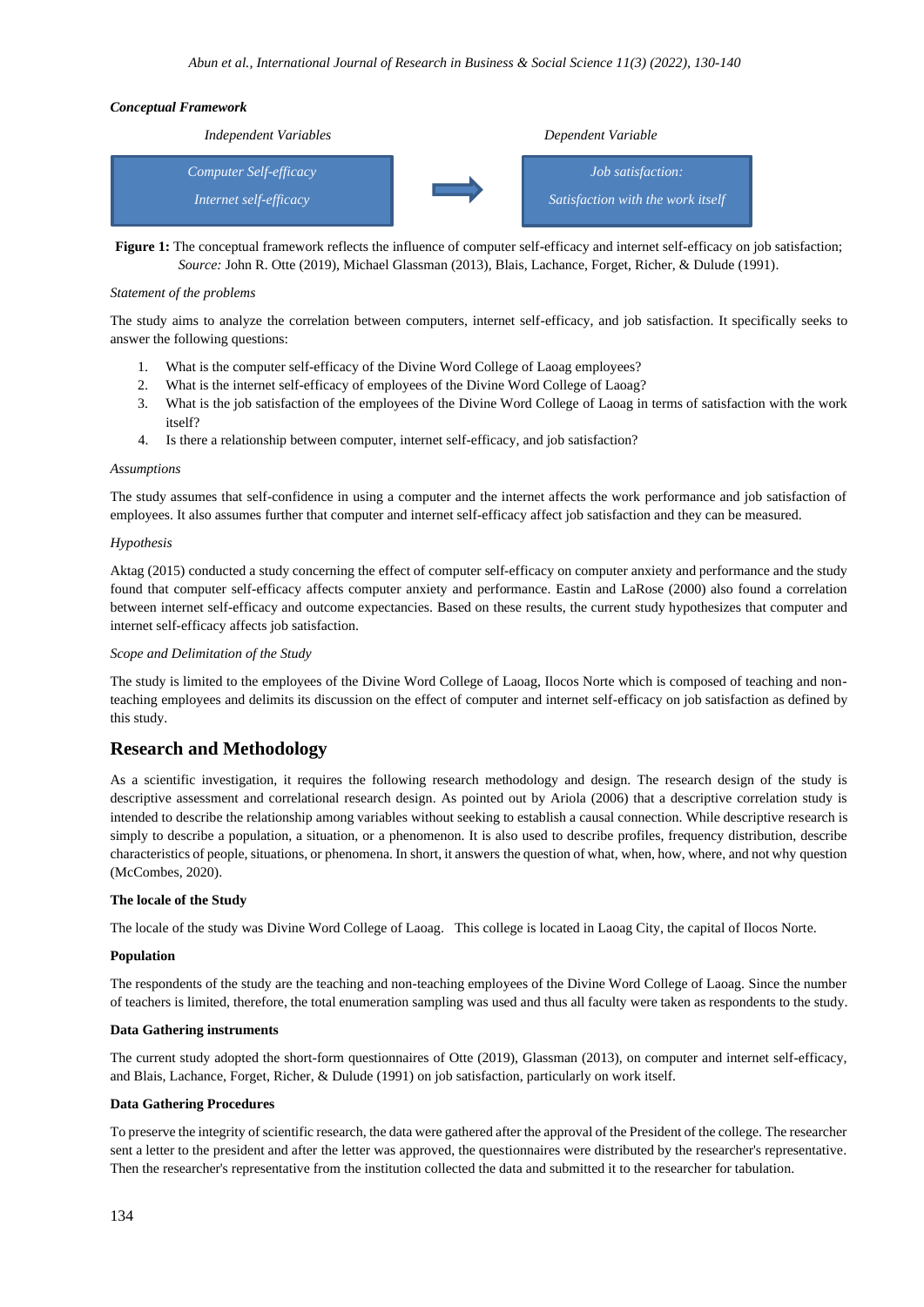### **Ethical Procedures**

The study was carried out after the research ethics committee examined and approved the content of the paper if it does not violate ethical standards and if it does not cause harm to human life and the environment.

### **Statistical Treatment of Data**

To analyze the data, descriptive and inferential statistic was used. The weighted mean was used to determine the level of teacher selfefficacy and job satisfaction. Multilinear regression was used to measure the correlation between computer and internet self-efficacy of employees and employees' job satisfaction. The following ranges of values with their descriptive interpretation were used:

| <b>Statistical Range</b> | Descriptive Interpretation                    |
|--------------------------|-----------------------------------------------|
| $4.21 - 5.00$            | strongly agree/Very High/Very satisfied       |
| $3.41 - 4.20$            | Agree/High/satisfied                          |
| $2.61 - 3.40$            | moderately agree/somewhat satisfied           |
| $1.81 - 2.60$            | Disagree/Low/dissatisfied                     |
| $1.00 - 1.80$            | Strongly disagree/Very Low/very dissatisfied. |

### **Data Presentation and Analysis**

This part presents the data gathered through research questionnaires. The presentation follows the arrangement of the statement of the problem of the study.

| Problem 1: What is the computer self-efficacy of the employees of Divine Word College of Laoag? |
|-------------------------------------------------------------------------------------------------|
|-------------------------------------------------------------------------------------------------|

| <b>Indicators</b>                                                                             | Mean | <b>DR</b>  |
|-----------------------------------------------------------------------------------------------|------|------------|
| I can always manage to solve difficult computer problems if I try hard enough.<br>1.          | 3.56 | Agree/High |
| 2.<br>If my computer is "acting up," I can find a way to get what I want.                     | 3.70 | Agree/High |
| It is easy for me to accomplish my computer goals.<br>3.                                      | 3.69 | Agree/High |
| I am confident that I could deal efficiently with unexpected computer events.<br>4.           | 3.52 | Agree/High |
| I can solve most computer programs if I invest the necessary effort.<br>5.                    | 3.60 | Agree/High |
| I can remain calm when facing computer difficulties because I can rely on my abilities.<br>6. | 3.62 | Agree/High |
| When I am confronted with a computer problem, I can usually find several solutions.<br>7.     | 3.62 | Agree/High |
| 8.<br>I can usually handle whatever computer problem comes my way.                            | 3.64 | Agree/High |
| 9.<br>Failing to do something on the computer makes me try harder.                            | 3.66 | Agree/High |
| 10. I am a self-reliant person when it comes to doing things on a computer.                   | 3.62 | Agree/High |
| 11. There are a few things that I cannot do on the computer.                                  | 3.60 | Agree/High |
| I can persist and complete almost any computer-related task.<br>12.                           | 3.72 | Agree/High |
| <b>Composite Mean</b>                                                                         | 3.62 | Agree/High |

|  |  |  |  | <b>Table 1:</b> Computer self-efficacy of the employees of Divine Word College of Laoag (n=172) |  |  |
|--|--|--|--|-------------------------------------------------------------------------------------------------|--|--|
|  |  |  |  |                                                                                                 |  |  |

Based on the data presented in the table, it reveals that as a whole, the computer self-efficacy of the employees is considered "high" as indicated by its composite mean of 3.62 which is interpreted as "agree or high". This suggests that employees' computer selfefficacy is not very high and it is not also very low, low or moderate but it is high. They agree that they are highly capable of using or operating the computer. Even when the indicators are taken singly, all items or indicators were rated within the same level of mean rating with the interpretation of "agree or high". They all agree that they can manage to solve difficult computer problems and only a few things that they cannot do on the computer.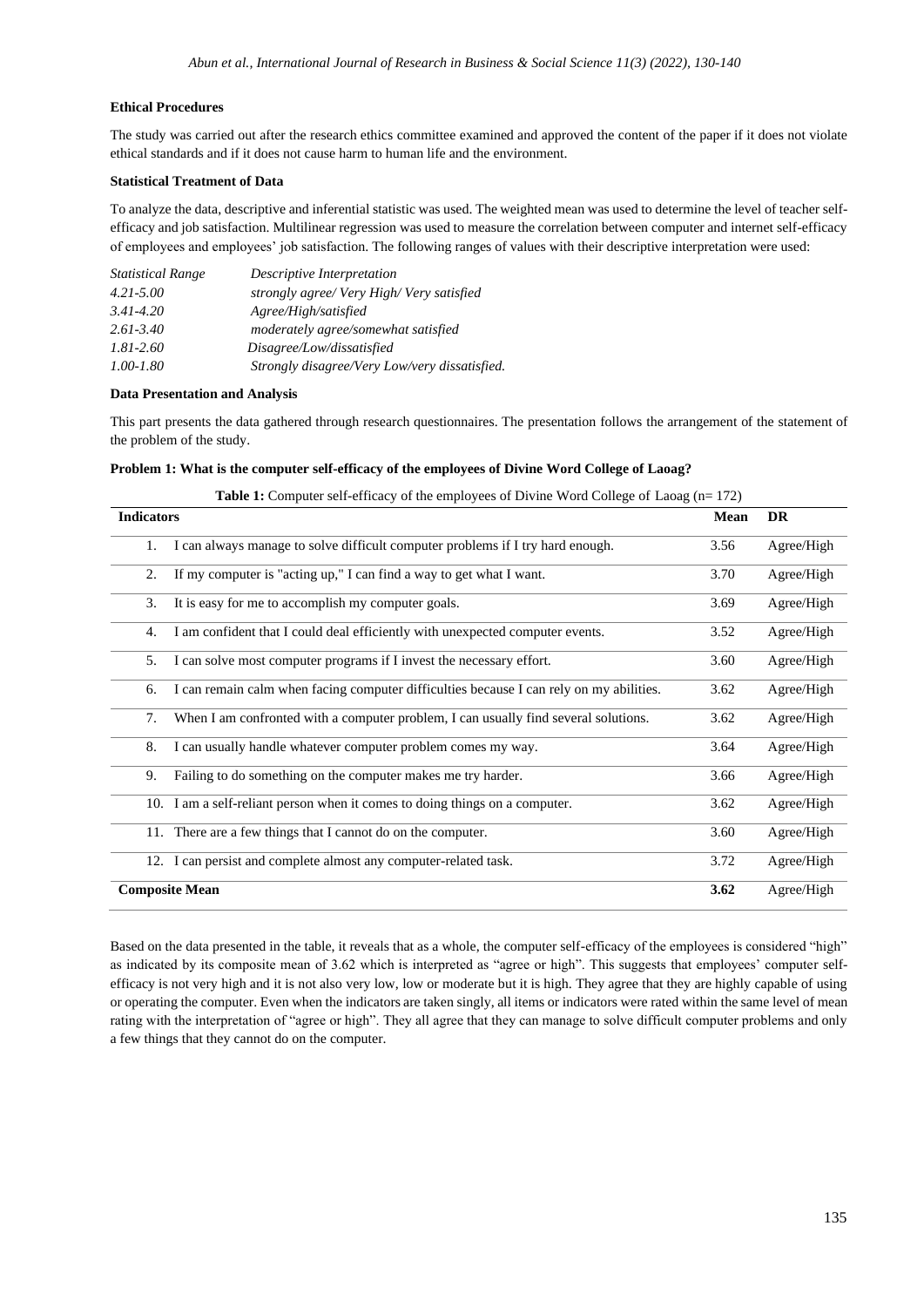### **Problem 2: What is the internet self-efficacy of Divine Word College of Laoag employees**?

|  | <b>Table 2:</b> Internet self-efficacy of the employees of Divine Word College of Laoag (n= 172) |  |  |  |  |
|--|--------------------------------------------------------------------------------------------------|--|--|--|--|
|--|--------------------------------------------------------------------------------------------------|--|--|--|--|

| <b>Indicators</b>                                                                                   | Mean | <b>DR</b>  |
|-----------------------------------------------------------------------------------------------------|------|------------|
| 1. I can use the Internet to help me find good information related to my subjects                   | 3.84 | Agree/High |
| 2. I can use the Internet to find good information about other topics that are related to my course | 3.94 | Agree/High |
| 3. I can be very effective in communicating using social networking sites like Facebook             | 3.66 | Agree/High |
| 4. I can use social networking sites as an effective way of connecting with others                  | 3.76 | Agree/High |
| 5. I can use the Internet to answer other people's questions in a productive way                    | 3.82 | Agree/High |
| 6. I can trouble shoot internet problem                                                             | 3.65 | Agree/High |
| 7. I can use the internet to gather data                                                            | 3.86 | Agree/High |
| 8. I can learn advanced skills within specific internet programs                                    | 3.76 | Agree/High |
| 9. I can turn to an online discussion group when help is needed                                     | 3.80 | Agree/High |
| 10. I can use the Internet to help me find good information related to my subjects                  | 3.79 | Agree/High |

As manifested by the data on the table, it shows that as a whole, the internet self-efficacy of the employees is considered high as reflected by the composite mean of 3.79 which is interpreted as "agree/high". This composite mean indicates that all employees agree that their internet self-efficacy is not very high and it is not also very low, low or moderate but it is high. Even if the indicators are taken separately, the employees agree that they can use the internet to find relevant information about their subjects or topics, communicate or connects with others, gather data and troubleshoot if there is an internet problem.

### **Problem 3: What is the job satisfaction of the employees?**

Table 3: Job satisfaction of the employees of Divine Word College of Laoag (n= 172)

| <b>Indicators</b>                                                                  | Mean | DR        |
|------------------------------------------------------------------------------------|------|-----------|
| In general, the type of work I do corresponds closely to what I want in life       | 3.73 | Satisfied |
| The conditions under which I do my work are excellent<br>2.                        | 3.80 | Satisfied |
| I am satisfied with the type of work I do<br>3.                                    | 3.66 | Satisfied |
| Until now, I have obtained the important things I wanted to get from my work<br>4. | 3.63 | Satisfied |
| If I could change anything at work, I would change almost nothing.<br>5.           | 3.68 | Satisfied |
| <b>Composite Mean</b>                                                              | 3.70 | Satisfied |

As pointed out by the data on the table, it appears that as a whole the job satisfaction of employees is considered "high" as indicated by its composite mean of 3.70 which is understood as "agree or satisfied". This composite mean concludes that the employees agree that their job satisfaction is not very high and it is not also very low, low or moderate but it is high. Even if the indicators are taken singly, all indicators are evaluated within the same mean range level with the interpretation of "agree/high/satisfied". They agree that they are satisfied with the type of work they do because it corresponds closely to what they want in life, and the conditions under which they do their work are excellent, has obtained the important thing they wanted to get from their work, and are satisfied with their work.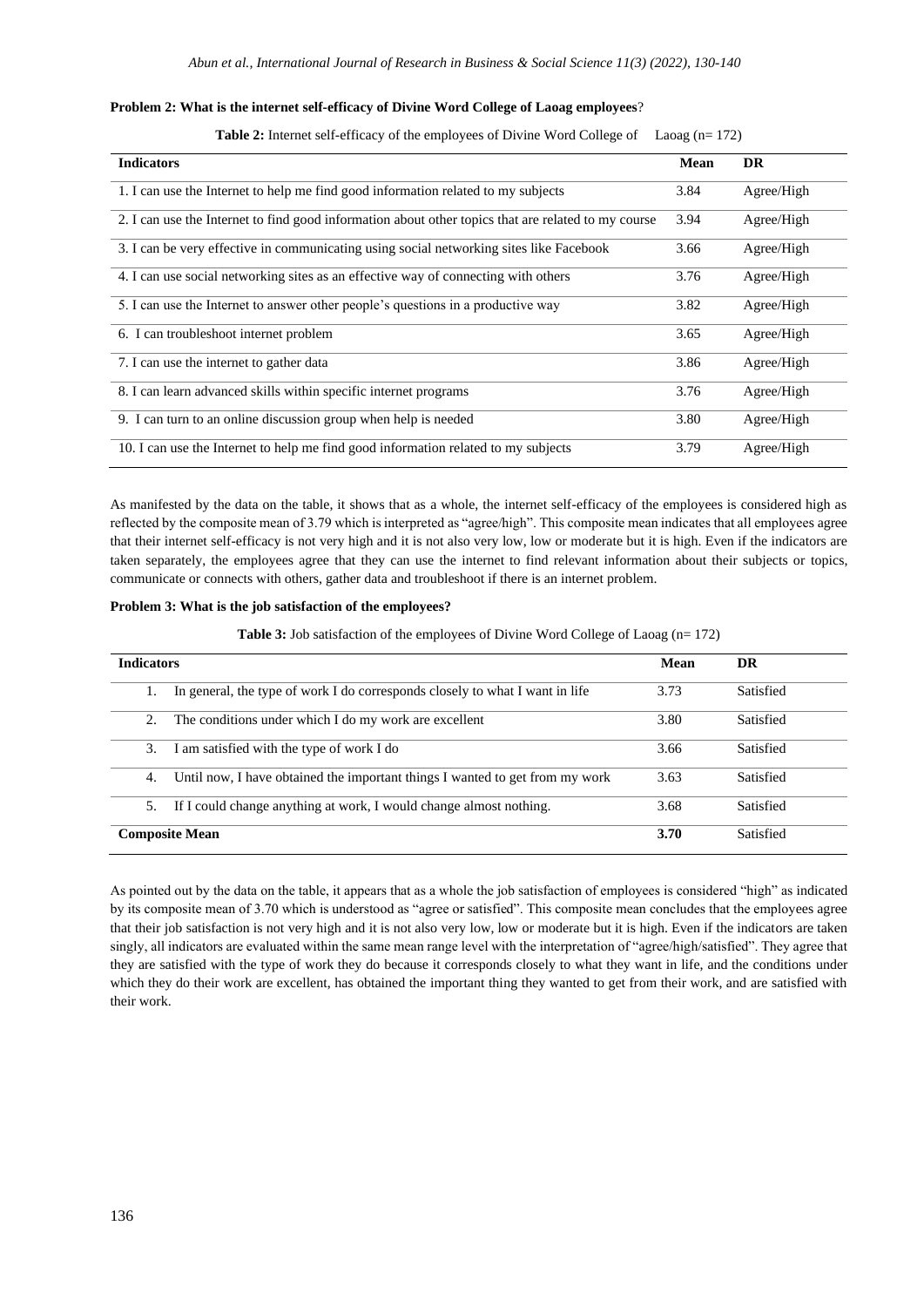### **Problem 4: Is there a relationship between computer, internet self-efficacy, and job satisfaction of Divine Word College of Laoag employees?**

**Table 4:** The relationship between computer, internet self-efficacy and job satisfaction of the employees of Divine Word College

of Laoag.

|              | <b>Model Summary</b> |                                                                           |                |                                |         |                   |  |
|--------------|----------------------|---------------------------------------------------------------------------|----------------|--------------------------------|---------|-------------------|--|
| <b>Model</b> | R                    | Adjusted<br>R Square                                                      | R              | Std. The error in the Estimate |         |                   |  |
|              |                      | Square                                                                    |                |                                |         |                   |  |
|              | .758 <sup>a</sup>    | .575<br>.573                                                              |                | .34989                         |         |                   |  |
|              | .797 <sup>b</sup>    | .636<br>.631                                                              |                | .32495                         |         |                   |  |
|              |                      | a. Predictors: (Constant), Internet Self-efficacy                         |                |                                |         |                   |  |
|              |                      | b. Predictors: (Constant), Internet Self-efficacy, Computer Self-efficacy |                |                                |         |                   |  |
|              |                      |                                                                           |                |                                |         |                   |  |
| <b>ANOVA</b> |                      |                                                                           |                |                                |         |                   |  |
| <b>Model</b> |                      | Sum of Squares                                                            | df             | Mean Square                    | F       | Sig.              |  |
|              | Regression           | 28.184                                                                    |                | 28.184                         | 230.214 | .000 <sup>b</sup> |  |
|              | Residual             | 20.812                                                                    | 170            | .122                           |         |                   |  |
|              | Total                | 48.996                                                                    | 171            |                                |         |                   |  |
|              | Regression           | 31.152                                                                    | $\overline{c}$ | 15.576                         | 147.512 | .000 <sup>c</sup> |  |

Total 48.996 171 a. Dependent Variable: Job Satisfaction

b. Predictors: (Constant), Internet Self-efficacy

c. Predictors: (Constant), Internet Self-efficacy, Computer Self-efficacy

Residual 17.845 169 .106

| <b>Coefficients</b>                     |                        |       |                             |              |        |      |  |  |
|-----------------------------------------|------------------------|-------|-----------------------------|--------------|--------|------|--|--|
| <b>Model</b>                            |                        |       | Unstandardized Coefficients | Standardized |        | Sig. |  |  |
|                                         |                        |       |                             | Coefficients |        |      |  |  |
|                                         |                        |       | Std. Error                  | Beta         |        |      |  |  |
|                                         | (Constant)             | 1.337 | .158                        |              | 8.444  | .000 |  |  |
|                                         | Internet Self-efficacy | .625  | .041                        | .758         | 15.173 | .000 |  |  |
| (Constant)                              |                        | .940  | .165                        |              | 5.696  | .000 |  |  |
|                                         | Internet Self-efficacy | .361  | .063                        | .438         | 5.742  | .000 |  |  |
|                                         | Computer Self-efficacy | .385  | .073                        | .404         | 5.301  | .000 |  |  |
| a. Dependent Variable: Job Satisfaction |                        |       |                             |              |        |      |  |  |

The employees' computer and internet self-efficacy taken together significantly predicted their job satisfaction, F (2, 169) = 147.512 *p* < .01 with 79 percent overlap between the two predictors (computer and internet self-efficacy) and job satisfaction. Specifically, computer self- efficacy  $B = .385 p < .01$  and internet self-efficacy  $B = .361 p < .01$ , .940 quantified the Y-intercept for the regression equation.

Thus, the employees' computer and internet self-efficacy as taken together could predict their job satisfaction. However, when computer self-efficacy and internet self-efficacy were taken singly, it was only computer self-efficacy that could predict the employees' job

## **Conclusion**

The study examined the effect of computer and internet self–efficacy on the job satisfaction of employees. The result reveals that as a whole (computer and Internet self-efficacy) when they are taken together are correlated with job satisfaction. As has been found in previous studies concerning the effect of self-efficacy on job satisfaction and performance such as Lie and Chen (2012), Bargsted (2019), Borgogni, et al. (2013), Türkoğlu, et al (2017), and Selcuk (2020), the current study also confirms their findings.

The current finding suggests that the management needs to enhance employees' capability of using the computer and the internet to improve employees' job satisfaction. Covid-19 has changed the work method in which all employees of all ages are required to master the use of computers and the internet to continue to work or teach online from home. Lacking computer and internet knowledge can affect their work, their satisfaction with the work and their well-being. As Thomee, et al (2012) found that lack of computer knowledge relates to stress, sleep disturbances, and depression. This was also confirmed by the study of Berg-Beckhoff, et al (2018) on the effect of information communication technology on stress, job burnout and mental health.

This study finally concludes that computer and internet self-efficacy of employees was considered high and their job satisfaction was also high. The Multi r analysis showed that both computer and internet self-efficacy taken together is associated with job satisfaction. However, when taken singly, it was only computer self-efficacy that predicts job satisfaction.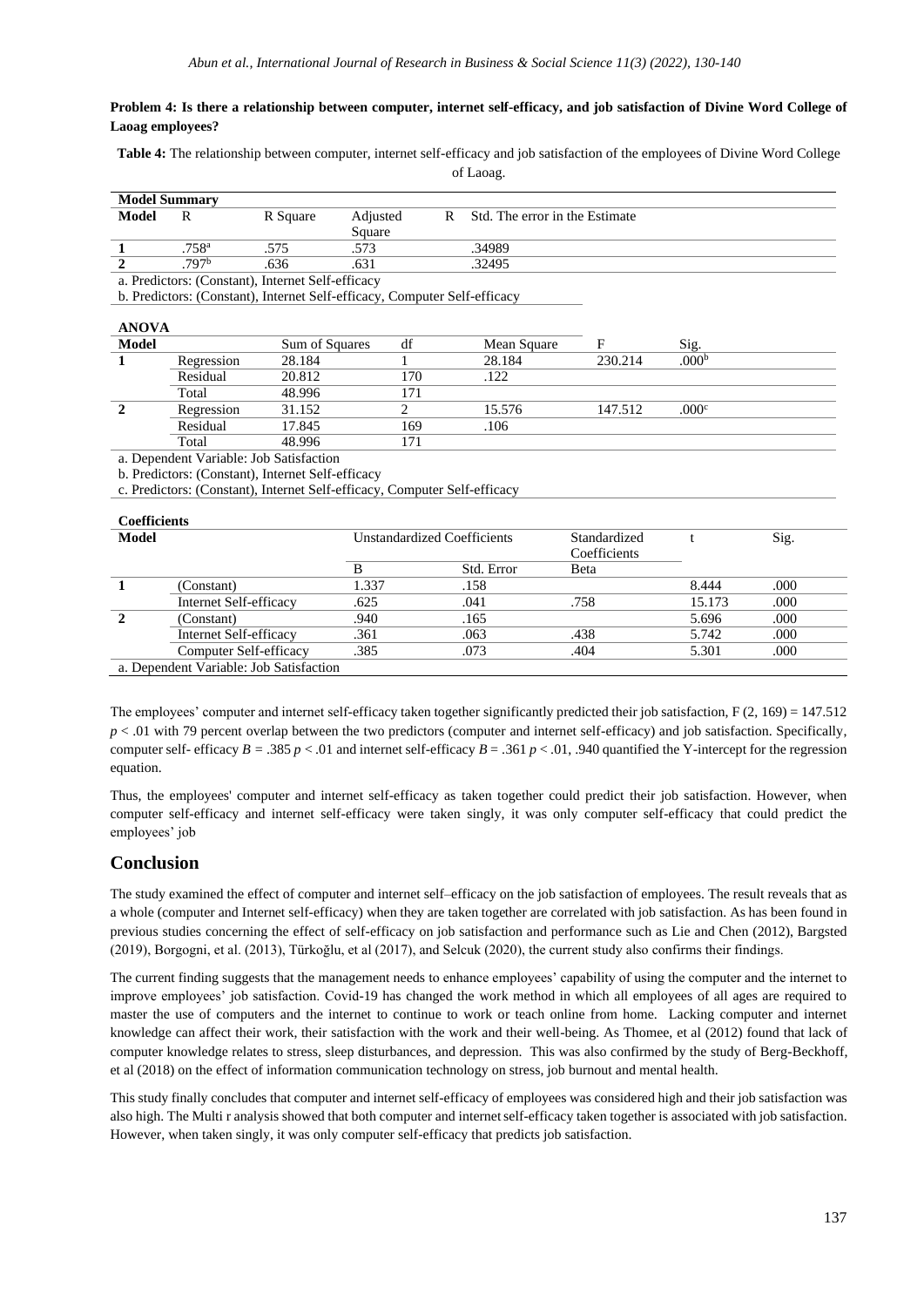### **Acknowledgement**

**Author Contributions**: Conceptualization, D.A., T.M., J.P.G.J., J.I.B.G., F.P.J.; methodology, D.A., T.M., J.P.G.J., J.I.B.G., F.P.J. Data Collection, D.A., T.M., J.P.G.J., J.I.B.G., F.P.J..; formal analysis, D.A., T.M., J.P.G.J., J.I.B.G., F.P.J.; writing—original draft preparation, D.A., T.M., J.P.G.J., J.I.B.G., F.P.J.; writing—review and editing, D.A., T.M., J.P.G.J., J.I.B.G., F.P.J..; All authors have read and agreed to the published final version of the manuscript.

**Institutional Review Board Statement**: Ethical review and approval were waived for this study, due to that the research does not deal with vulnerable groups or sensitive issues.

**Data Availability Statement**: The data presented in this study are available on request from the corresponding author. The data are not publicly available due to privacy.

**Conflicts of Interest**: The authors declare no conflict of interest.

### **References**

- Alkatag, I. (2015). *Computer Self-Efficacy, Computer Anxiety, Performance and Personal Outcomes of Turkish Physical Education Teachers.* Educational Research and Reviews, 10(3), 328-337.
- Ariola, M.M. (2006). *Principles and Methods of Research*. Manila: Rex Book Store
- Bakan, I., [Buyukbese,](https://www.researchgate.net/profile/Tuba-Buyukbese?_sg%5B0%5D=cf6imL4l6JL3qZI8I4brTn1r0EzVGfZq_LGP4isLkkzO8Lfg4TiXg-C2bzsAhZ3yUcUBvlc.l8bwXWZRH3KmjDnZ4WV3HDlK-woILjeAQzRjRLaPxo2Y82dtI9ikNv5IbOAoXBsBtCsH-ukdf-BUroznf4QDtg.q0bGsXMbDchNNL0jmUfMo0_2irQQUxtcFs5NDpFuudKRJsFvHxNl56u1nRab1-WsejGtOxe9aEFjSnwItgK0zQ&_sg%5B1%5D=lCC8wFdy1MEYdYImVzfY9tKwlzJ7TZt5dGv6t1Cu3r-p86DVAJtzhU5-NTp4sAPpdKblgS4.auC5B0VEv_rXiiuliHcOf0gs5yfMmJmeuoVWNeP9OR2s3xV1HhmzacuGc-Z-mC2hOa82GoTHc2w0PCDMCGg3TA) T., Ersahan, B. &Sezer, B. (2014). *Effects of Job Satisfaction on Job Performance and Occupational Commitment*. International Journal of Management & Information Technology, 9(1), 1472-1480. <https://doi.org/10.24297/ijmit.v9i1.668>
- Bakotic, D. (2016). *Relationship between job satisfaction and organizational performance.* Economic Research-Ekonomska Istraživanja, 29 (1), 118-130. https://doi.or[g/10.1080/1331677X.2016.1163946](https://doi.org/10.1080/1331677X.2016.1163946)
- Bandura, A (1977). *[Self-efficacy: Toward a Unifying](https://educational-innovation.sydney.edu.au/news/pdfs/Bandura%201977.pdf) Theory of Behavioral Change*. Psychological Review. 84 (2): 191–215. [https://doi.org/10.1037/0033-295X.84.2.191](https://psycnet.apa.org/doi/10.1037/0033-295X.84.2.191)

Bandura A. (1997). *[Self-Efficacy in Changing Societies.](https://books.google.com/books?id=JbJnOAoLMNEC&printsec=frontcover#v=onepage&q&f=false)* New York: Cambridge University Press.

- Bargsted, M., Ramírez-Vielma, R., & Yeves, J. (2019). *Professional Self-efficacy and Job Satisfaction: The Mediator Role of Work Design*. Journal of Work and Organizational Psychology, 35(3), 157 – 163. [https://doi.org/10.5093/jwop2019a18](https://psycnet.apa.org/doi/10.5093/jwop2019a18)
- Berg-Beckhoff, G., Nielsen, G. & Larsen, E.L. (2018). *Use of information communication technology and stress, burnout, and mental health in older, middle-aged, and younger workers – results from a systematic review.* International Journal of Occupational and Environmental Health, 23(2), 160-171. https://doi.or[g/10.1080/10773525.2018.1436015](https://doi.org/10.1080/10773525.2018.1436015)
- Bessière, K., Pressman, S., Kiesler, S., & Kraut, R. (2010*). Effects of internet use on health and depression: a longitudinal study.* Journal of medical Internet research, 12(1), e6[. https://doi.org/10.2196/jmir.1149](https://doi.org/10.2196/jmir.1149)
- Blais, M.R., Lachance, L., Forget, J., Richer, S., & Dulude, D.M.(1991*). L'échelle de satisfaction globale au travail*. Poster presented at the 1991 Annual Congress of the Société québécoise pour la recherche en psychologie, Trois-Rivières, Quebec.
- Borgogni, L., Russo, S.D., Miraglia, M. & Vecchione, M. (2013). *The role of self-efficacy and job satisfaction on absences from work*. [European Review of Applied Psychology,](https://www.sciencedirect.com/journal/european-review-of-applied-psychology) 63(3), 129-136<https://doi.org/10.1016/j.erap.2012.08.007>
- Brayfield, A. H., & Crockett, W. H. (1955). *Employee attitudes and employee performance*. Psychological Bulletin*, 52*(5), 396– 424. [https://doi.org/10.1037/h0045899](https://psycnet.apa.org/doi/10.1037/h0045899)
- Chen, I. (2017). *Computer self-efficacy, learning performance, and the mediating role of learning engagement*. Computers in Human Behavior 72, 362-370. https://doi.or[g/10.1016/j.chb.2017.02.059](http://dx.doi.org/10.1016/j.chb.2017.02.059)
- Chin, T. & Rowley, C. (2018). *Job Satisfaction as a Mediator of Harmonious Spirit on OCB. In [The Future of Chinese](https://www.sciencedirect.com/book/9780081011089/the-future-of-chinese-manufacturing)  [Manufacturing](https://www.sciencedirect.com/book/9780081011089/the-future-of-chinese-manufacturing)*. Amsterdam: Elsevier.
- Compeau, D.R. & Higgins, C.A. (1995). *Computer self-efficacy: Development of a measure and initial test.* MIS Quarterly, 19(2), 189-211.<https://doi.org/10.2307/249688>
- Compeau, D., Higgins, C., & Huff, S. (1999*). Social cognitive theory and individual reactions to computing technology: A longitudinal study*. MIS Quarterly, 23(2), 145–158[. https://doi.org/10.2307/249749](https://doi.org/10.2307/249749)
- Dziuba, S.T., Ingaldi, M., & Zhuravskaya. M. (2019). *Employees' Job Satisfaction and their Work Performance as Elements Influencing Work Safety*. CzOTO, 2(1), 18-25[. https://doi.org/10.2478/czoto-2020-0003](https://doi.org/10.2478/czoto-2020-0003)
- Downey, J.P. & Kher, H.V. (2015). *A Longitudinal Examination of the Effects of Computer Self-Efficacy Growth on Performance during Technology Training*. Journal of Information Technology Education, 14, 91-111. https://doi.org[/ 10.28945/2114](http://dx.doi.org/10.28945/2114)
- Eastin, M.S. & LaRose, R. (2000). *Internet Self-Efficacy and the Psychology of the Digital Divide*. Journal of Computer-Mediated Communication, 6 (1)[. https://doi.org/10.1111/j.1083-6101.2000.tb00110.x](https://doi.org/10.1111/j.1083-6101.2000.tb00110.x)
- Fisher, V. E., & Hanna, J. V. (1931). *The dissatisfied worker.* MacMillan Co. [https://doi.org/10.1037/10719-000](https://psycnet.apa.org/doi/10.1037/10719-000)
- Gallagher, M.W. (2012). *The Agentic Worldview of Self-Efficacy Theory*. In Encyclopedia of Human Behavior. Amsterdam: Elsevier
- Glassman, M. (2013). *Beyond search and communication: Development and validation of the Internet Self-Efficacy Scale (ISS*). Computers in Human Behavior, 29, 1421–1429.<https://doi.org/10.1016/j.chb.2013.01.018>
- Harrison, D. A., Newman, D. A., & Roth, P. L. (2006). *How Important Are Job Attitudes? Meta-Analytic Comparisons of Integrative Behavioral Outcomes and Time Sequences*. Academy of Management Journal, 49(2), 305– 325. [https://doi.org/10.5465/AMJ.2006.20786077](https://psycnet.apa.org/doi/10.5465/AMJ.2006.20786077)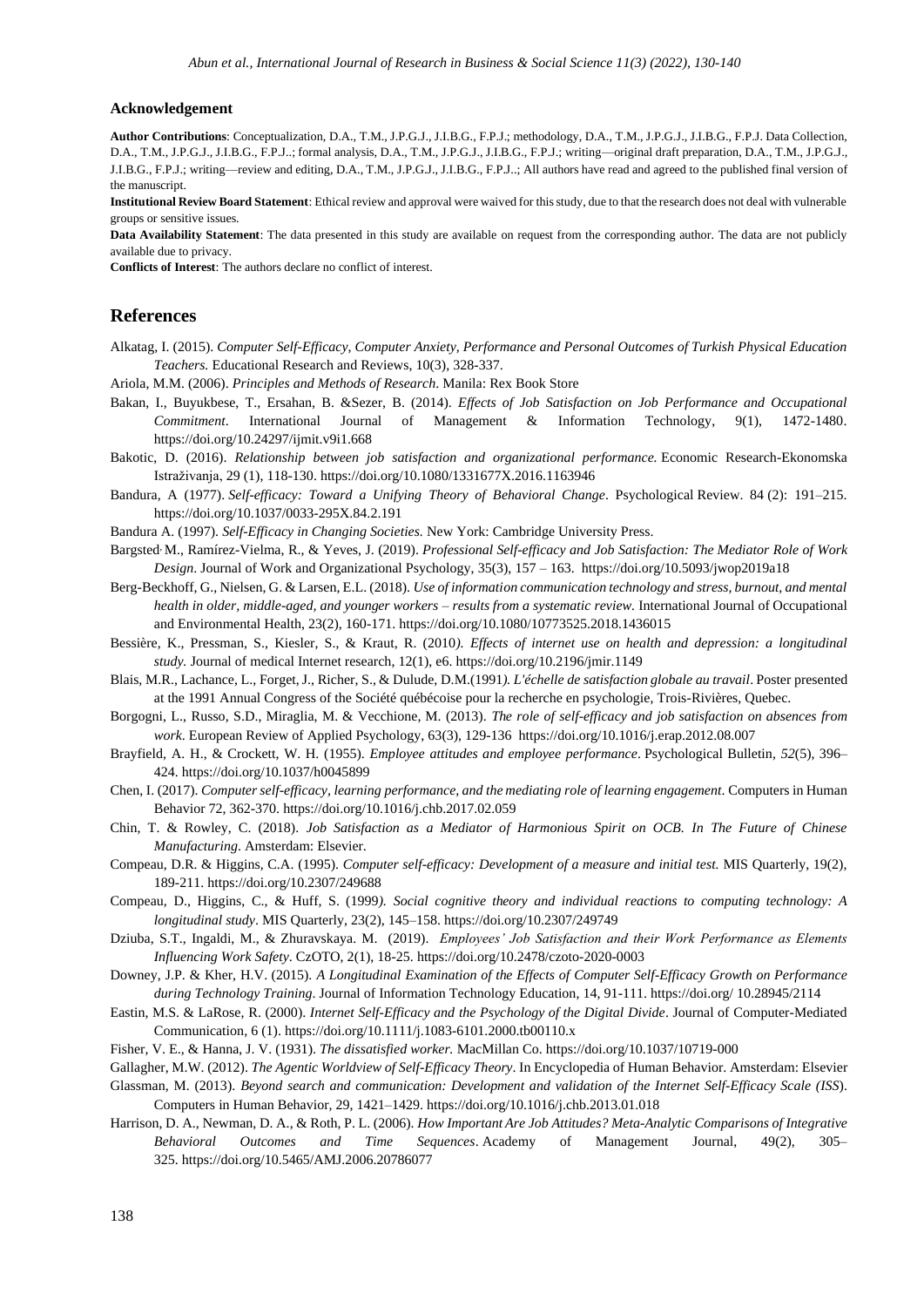- Hayat, A.A., Shateri, K., Amini, M. (2020). *Relationships between academic self-efficacy, learning-related emotions, and metacognitive learning strategies with academic performance in medical students: a structural equation model*. BMC Med Educ 20, 76.<https://doi.org/10.1186/s12909-020-01995-9>
- Henry, J.W. & Stone, R.W. (1995). *Computer self-efficacy and outcome expectancy: the effects on the end user's job satisfaction*. ACM SIGCPR Computer Personnel, 16(4), 15-34[. https://doi.org/10.1145/219716.219722](https://doi.org/10.1145/219716.219722)
- Hong, T. (2006). *The Internet and Tobacco Cessation: The Roles of Internet Self-Efficacy and Search Task on the Information-Seeking Process*. Journal of Computer-Mediated Communication, 11, 536–556. [https://doi.org/10.1111/j.1083-](https://doi.org/10.1111/j.1083-6101.2006.00026.x) [6101.2006.00026.x](https://doi.org/10.1111/j.1083-6101.2006.00026.x)
- Hoppock, R. (1935). *Job satisfaction.* New York: Harper.
- Iaffaldano, M. T., & Muchinsky, P. M. (1985). *Job satisfaction and job performance: A meta-analysis.* Psychological Bulletin*, 97*(2), 251–273. [https://doi.org/10.1037/0033-2909.97.2.251](https://psycnet.apa.org/doi/10.1037/0033-2909.97.2.251)
- Hsiao, B., Zhu, Y-Q & Chen, L-Y. (2017). *Untangling the relationship between Internet anxiety and Internet identification in students: the role of Internet self-efficacy*. Information Research, 22*(2),* paper 753. Retrieved from http://InformationR.net/ir/22-2/paper753.html (Archived by WebCite® at [http://www.webcitation.org/6r5TSDr7j\)](http://www.webcitation.org/6r5TSDr7j)
- Hudiburg, R. A. (1990). *Comparing Computer-Related Stress to Computerphobia*. Paper presented at the Annual Convention of the Southwestern Psychological Association (36th, Dallas, TX, April 12-14, 1990).
- IGI Global (2021). *What is Computer Literacy*? Retrieved from<https://www.igi-global.com/dictionary/native-or-novice/5049>
- IGI Global (2021). *What is Internet Self-Efficacy*? IGI Global Publisher of Timely Knowledge. Retrieved from [https://www.igi](https://www.igi-global.com/dictionary/internet-self-efficacy/37397)[global.com/dictionary/internet-self-efficacy/37397](https://www.igi-global.com/dictionary/internet-self-efficacy/37397)
- Ingwersen, P. (1992). *Information retrieval interaction*. London: Taylor Graham
- Joyce, M. (2013). *Development of a general internet attitude scale and internet self-efficacy scale* (Unpublished doctoral dissertation). University College Cork, Ireland.
- Kao, C.P., Wu, Y.T. & Tsai, C.C. (2011). *Elementary school teachers' motivation toward web-based professional development, and the relationship with Internet self-efficacy and belief about web-based learning.* Teaching and Teacher Education: An International Journal of Research and Studies, 27*(2),* 406-415. Amsterdam: Elsevier Ltd. Retrieved from <https://www.learntechlib.org/p/51877/>
- Karunarathna. R. (2019). *The effect of employee satisfaction and organizational commitment: A conceptual Review. I*nternational Journal of Scientific and Research Publications, 9(8). https://doi.org/10.29322/IJSRP.9.08.2019.p9272
- Katebi, A., HajiZadeh, M.H., Bordbar, A. (2021). *The Relationship Between "Job Satisfaction" and "Job Performance"*: *A Metaanalysis*. Glob J Flex Syst Manag (2021). <https://doi.org/10.1007/s40171-021-00280-y>
- Kornhauser and Sharp (1932). *Employee Attitude: Suggestions from a Study in a Factory.* Personality Journals, 10, 393-404. http://www.jstor.org/stable/27765702
- Lai, M.C. & Chen, Y.C. (2012). *Self-Efficacy, Effort, Job Performance, Job Satisfaction, and Turnover Intention: The Effect of Personal Characteristics on Organization Performance.* International Journal of Innovation, Management and Technology, 3(4). https://doi.org/10.7763/IJIMT.2012.V3.260
- Liang, J.C. & Tsai, C.C. (2008). *Internet Self-Efficacy and Preferences Toward Constructivist Internet-based Learning Environments: A Study of Pre-school Teachers in Taiwan*. Educational Technology & Society, 11 (1), 226-237. https://doi.org/[10.4236/ce.2015.62018](https://doi.org/10.4236/ce.2015.62018)
- McCombes, S. (2020). *Descriptive Research.* Scribbr. Retrieved from https://www.scribbr.com/methodology/descriptive-research/
- Smith, M.J., Conway, F.T. & Karsh, B.T. (1999). *Occupational Stress in Human-Computer Interaction.* Industrial Health, 37, 157- 173. https://doi.or[g/10.2486/indhealth.37.157](https://doi.org/10.2486/indhealth.37.157)
- Towell, E.R. & Lauer, J. (2001). *Personality Differences and Computer Related Stress in Business Students*. American Journal of Business, 16(1).<https://doi.org/10.1108/19355181200100007>
- Karaseva, A. (2016). *Relationship of Internet Self-efficacy and Online Search Performance of Secondary School Teachers*. Procedia - Social and Behavioral Sciences 231, 278-285. https://doi.or[g/10.1016/j.sbspro.2016.09.103](http://dx.doi.org/10.1016/j.sbspro.2016.09.103)
- Karsten, R. & Roth, R.M. (1998). *Computer Self-Efficacy: A Practical Indicator of Student Computer Competency in Introductory IS Courses*. Informing Science, 1(3). https://doi.org[/ 10.28945/615](http://dx.doi.org/10.28945/615)
- Kuo, Y.C., Tseng, H. & Kuo, Y.T. (2020). *Internet Self-Efficacy, Self-Regulation, and Student Performance: African-American Adult Students in Online Learning.* International Journal on E-Learning, 19(2), 161-180. Waynesville, NC USA: Association for the Advancement of Computing in Education (AACE). Retrieved December 5, 2021, from [https://www.learntechlib.org/primary/p/181355/.](https://www.learntechlib.org/primary/p/181355/)
- Marakas, G. M., Yi, M. Y., & Johnson, R. D. (1998). *The multilevel and multifaceted character of computer self-efficacy: Toward clarification of the construct and an integrative framework for research*. Information Systems Research, 9(2), 126–163. <https://doi.org/10.1287/isre.9.2.126>
- McDonald, T., & Siegall, M. (1992*). The effects of technological self-efficacy and job focus on job performance, attitudes, and withdrawal behaviours*. Journal of Psychology, 126(5), 465–475[. https://doi.org/10.1080/00223980.1992.10543380](https://psycnet.apa.org/doi/10.1080/00223980.1992.10543380)
- Murphy, C. A., Coover, D., & Owen, S. V. (1989). *Development and validation of the computer self-efficacy scale.* Educational and Psychological Measurement, 49(4), 893–899. [https://doi.org/10.1177/001316448904900412](https://psycnet.apa.org/doi/10.1177/001316448904900412)